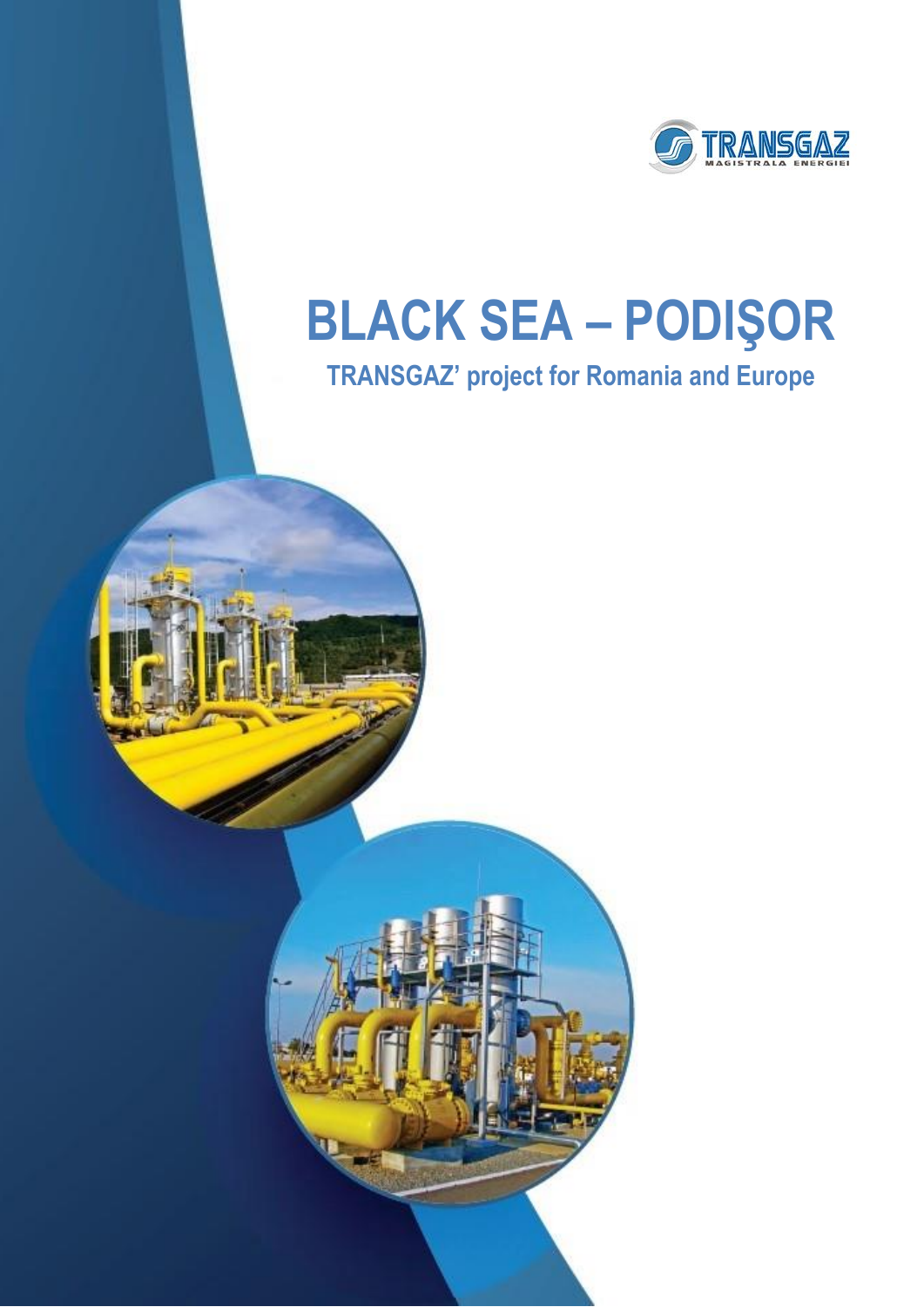

# **INFORMATION LEAFLET**

**for the Project**

*"Black Sea shore — Podișor (RO) pipeline for taking over the Black sea gas" (Reference number in European Union PCIs List: 6.24.8.)*

*Disclaimer: The sole responsibility for this publication lies with the author. The European Union is not responsible for any use that may be made of the information contained herein.*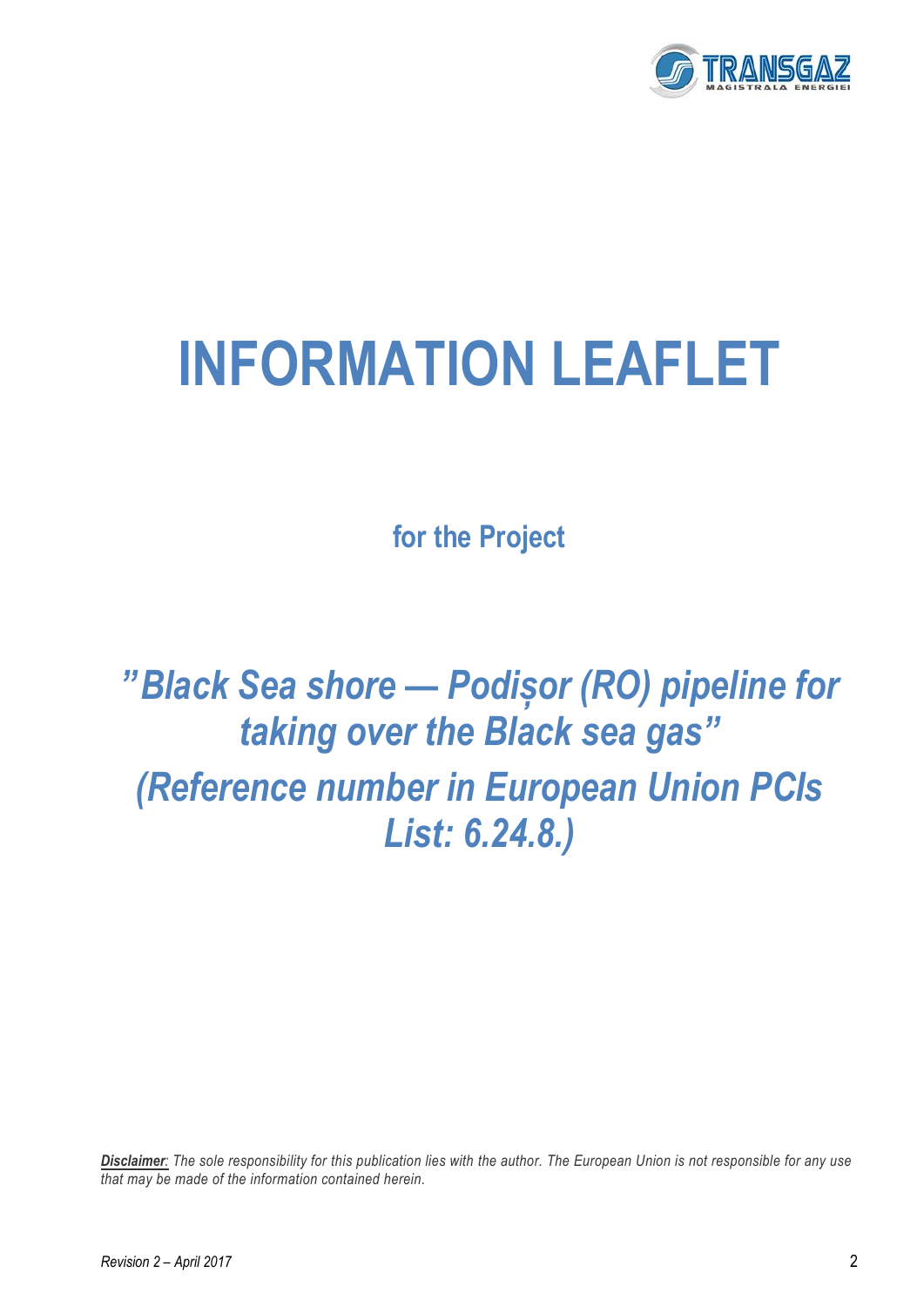

## TABLE OF CONTENTS

| 3.1. |                                                                          |  |
|------|--------------------------------------------------------------------------|--|
|      |                                                                          |  |
|      |                                                                          |  |
| 3.4. | MEASURES TO AVOID AND REDUCE THE SIGNIFICANT IMPACT ON THE ENVIRONMENT11 |  |
|      |                                                                          |  |
|      |                                                                          |  |
|      |                                                                          |  |
|      |                                                                          |  |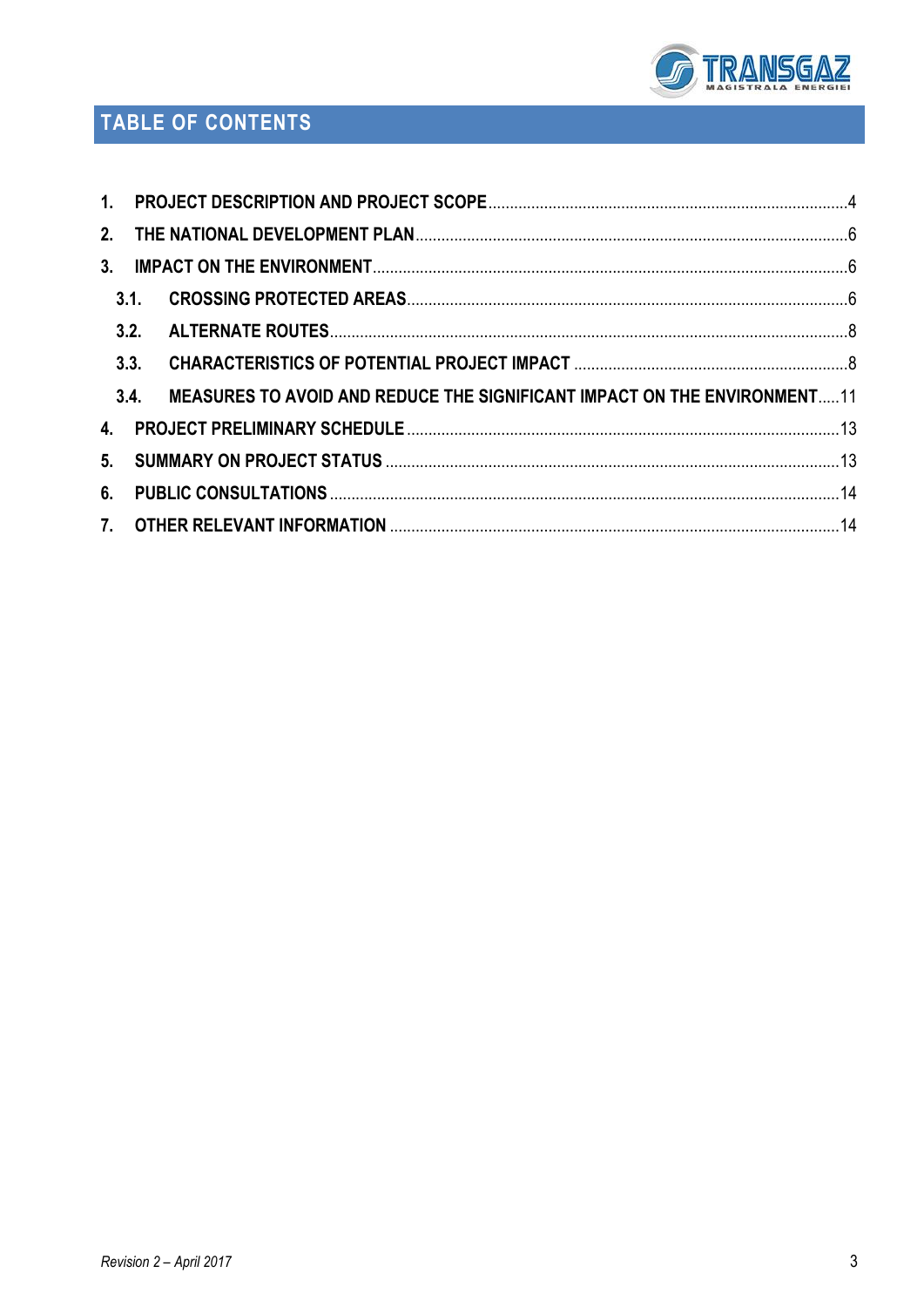

## <span id="page-3-0"></span>**1. PROJECT DESCRIPTION AND PROJECT SCOPE**

Considering the European Union's increasing dependence on gas imports, based on the constant increase of the gas demand and the decrease of the domestic production, the security of gas supplies represents a necessity.

Taking into account the perspective of new projects aimed to diversify gas transmission routes from the Caspian region to Central Europe, as well as the new off-shore gas sources in the Black Sea, Transgaz aims to construct a new gas transmission route to assure the capitalization of the gas volumes from such offshore sources on the Romanian and European markets.

The Project *"Black Sea shore – Podisor (RO) pipeline for taking over the Black Sea gas*" (hereinafter referred to as "the Project") consists of the construction of new gas transmission pipeline sections to connect the Black Sea shore to the Technological Node Podișor on the direction Black Sea shore – Amzacea – Vlaşin - Podişor.



**Figure 1 –Black Sea Shore – Podişor pipeline route**

The approximately 308.3 km long pipeline is a telescopic pipeline, Ø48" (Dn 1200) and Ø40" (Dn 1000) diameter, and designed to transport gas at a pressure of 63 bar.

The implementation of the Project implies the performance of the following investment works:

- Black Sea Amzacea section 32.7 km/Dn 1200;
- Amzacea Podişor section 275.6 km/Dn 1000;
- Pig launching-trap station in the area of Amzacea;
- Technological Node (TN) for Interconnection to Transit T1;
- Technological Node for Interconnection to NTS in the area of Vlasin;
- Interconnection to Podisor Gas Compressor Station.

In the Gas Compressor Station Podișor, the pipeline Black Sea Shore - Podişor is connected to the pipeline Dn 800 x 63 bar Podişor - Corbu, pipeline to be part of the gas transmission corridor Bulgaria-Romania-Hungary-Austria.

By implementing the Project the following objectives will be attained: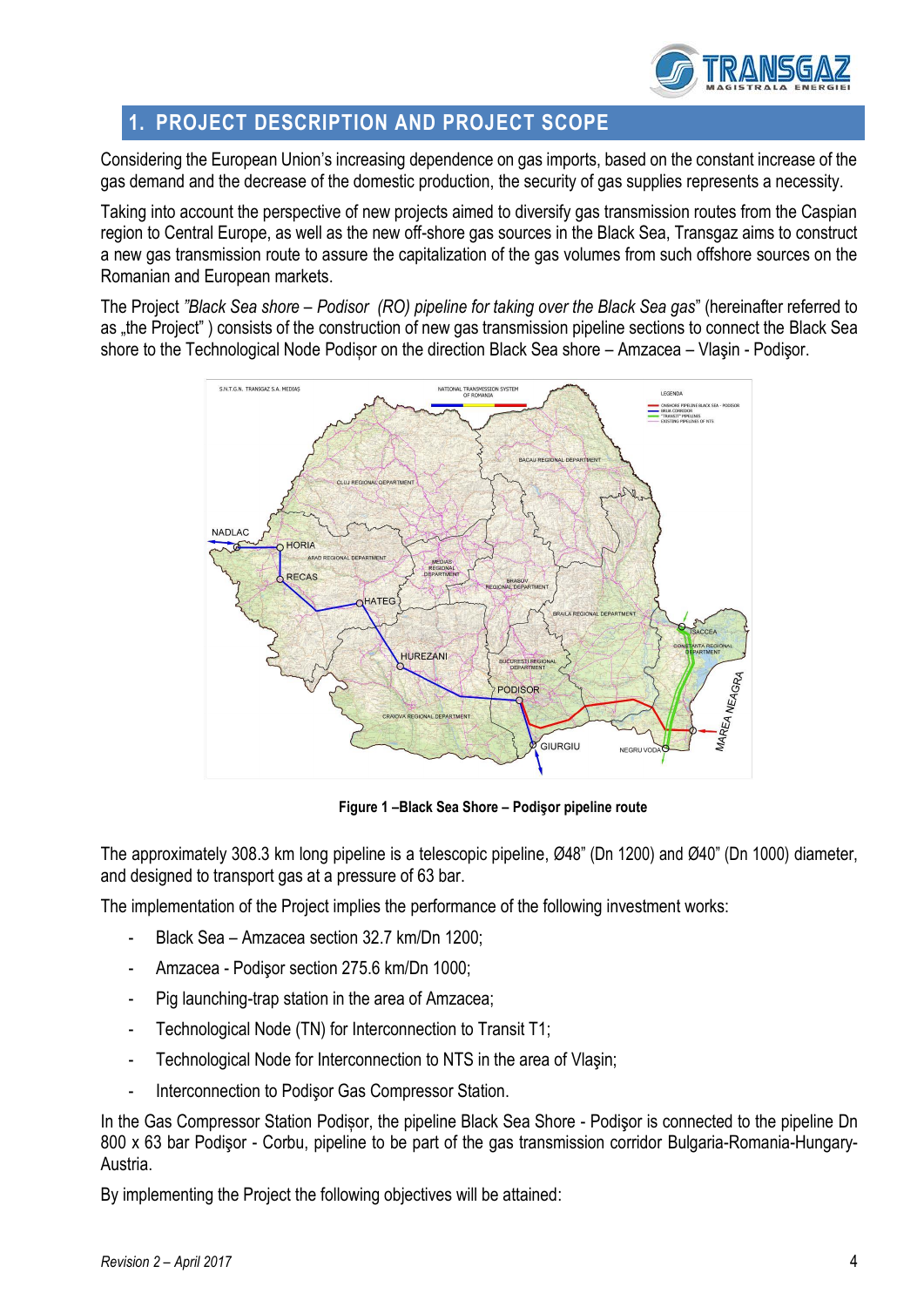

- diversification of gas supply sources for consumers in Romania, by ensuring access to the gas volumes in the Black Sea;
- the development of a transmission capacity that would allow in the future the interconnection with the pipelines with potential liquefied gas supply sources at the Black Sea Shore (AGRI Project);
- facilitation of the means to allow transmission to the Central European markets of the Black Sea gas by introducing the possibility to connect with Bulgaria – Romania – Hungary – Austria pipeline (BRUA Project);
- the security of gas supply to Romania and Central European markets by access to new gas sources;
- decrease the dependency on gas imports from a single source, by covering the constant and predictable increase tendencies of the consumption in the European countries against the background of gradually gaining the market to lead to a constant medium and long term decrease of the gas deliveries from the area of the Russian Federation.

Thus the Project meets the specific criteria provided in Regulation (EU) no 347/2013:

- *Market integration* as a result of the decrease in the congestion of the energy infrastructure and the increase in interoperability and flexibility of the system;
- *Security of supply and competition* by ensuring the proper interconnections, by the diversification of supply sources, transmission routes and stakeholders thus reducing the market concentration;
- *Sustainability* by reducing emissions due to the replacement of pollutant fuels with natural gas issuing less carbon dioxide per delivered energy unit.

According to the provisions of the Technical Norms for Design and Execution of Gas Transmission Pipelines, the width of the working strip for pipeline arrangement is 24 m for the pipeline Dn 1200 and 22 m for the pipeline Dn 1000 in agricultural land, grass land, hayfields and non-productive land and for the forested areas, orchards and difficult areas the working strip will be reduced to 16 m for the pipeline Dn 1200, respectively 15 m for the pipeline Dn 1000.



**Figure 2 – Organization of the working strip** 

The total surface to be covered by the works for the construction of the investment objective is approximately 690 ha, of which the temporary occupied land surface is approximately 688.2 ha, and the permanently occupied land surface is approximately 1.8 ha.

Along the route, in the 3 counties, the pipeline crosses the following obstacles: access ways (national roads, county roads, country roads, railways), water bodies that are registered in the land register or not, valleys and channels, oil, gas and water pipelines, telecom networks (fibre optic) and forest areas.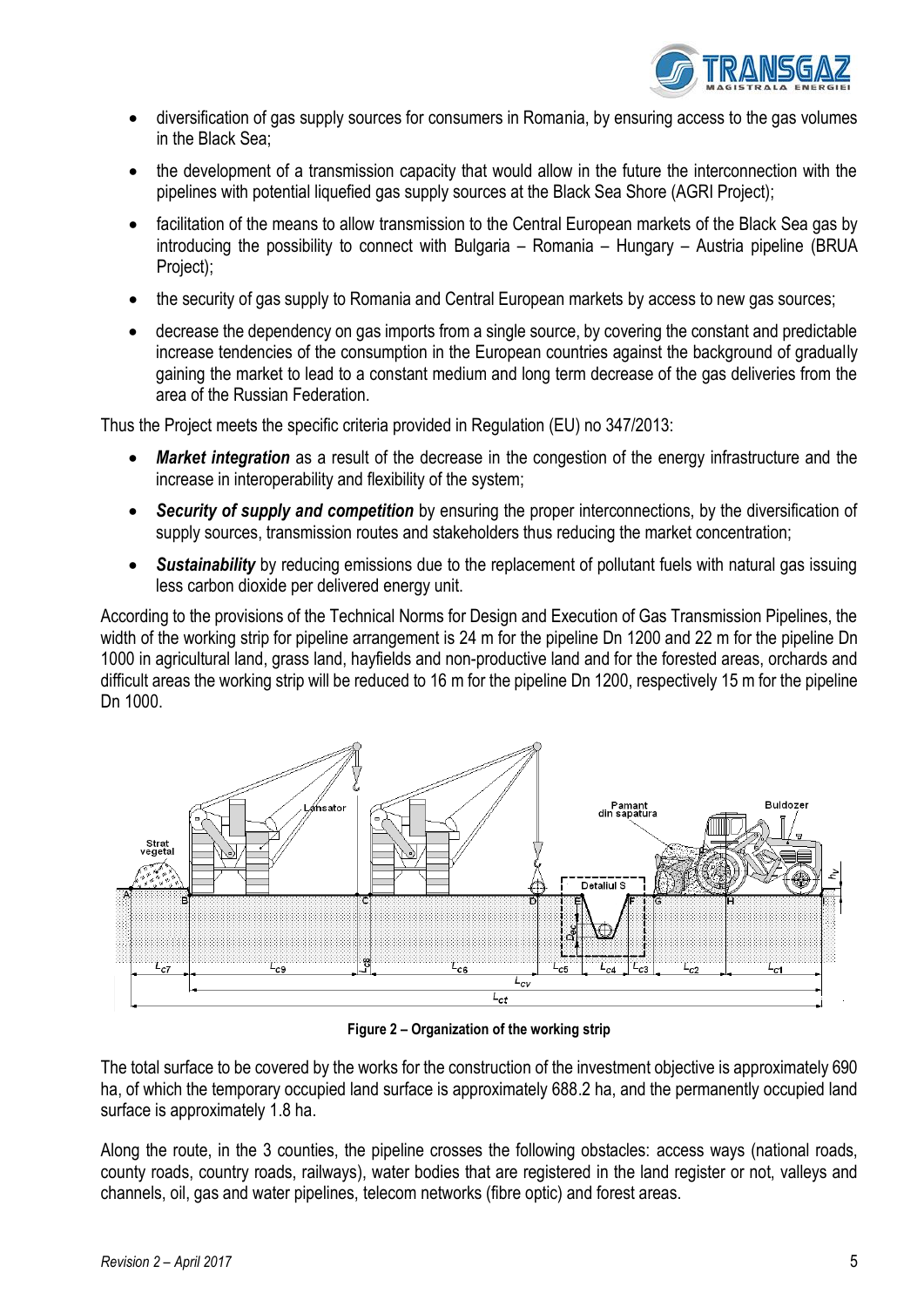

#### **Pipeline route**

The pipeline is located in the South Eastern area of the country and its route goes from SE towards W crossing the counties of Constanta, Călărași and Giurgiu.

<span id="page-5-0"></span>On the pipeline route there will also be 21 line valve stations as well as 10 cathode protection stations.

## **2. THE NATIONAL DEVELOPMENT PLAN**

The Project is included in the second list of Projects of Common Interest adopted by the European Commission in November 2015 at the position:

#### *6.24.8 "Black Sea shore -Podișor (RO) for taking over gas from the Black Sea"*

and is part of the National Gas Transmission Development Plan 2014-2023 approved by the National Energy Regulatory Authority, at the position 7.2 "The Development on the Romanian territory of the Southern Transmission Corridor for taking over gas from the Black Sea shore".

Link:

http://www.transgaz.ro/sites/default/files/uploads/users/admin/development\_plan\_for\_the\_national\_gas\_transmi ssion\_system\_2014-2023.pdf



## <span id="page-5-1"></span>**3. IMPACT ON THE ENVIRONMENT**

### <span id="page-5-2"></span>**3.1. CROSSING PROTECTED AREAS**

According to art. 28 under Government Emergency Ordinance no. 57/2007 on the regime of protected natural areas, the preservation of natural habitats, wild flora and fauna as further amended and supplemented, the pipeline crosses the following Natura 2000 protected areas:

- $\checkmark$  Natura 2000 protected areas:
	- *ROSPA0039 Dunăre-Ostroave*. The length of the overlapped section is approximately 1.5 km (the pipeline undercrossing this protected area by horizontal directional drilling);
	- *ROSCI0022 Danube Canarale*. The length of the overlapped section is approximately 1.5 km (the pipeline undercrossing this protected area by horizontal directional drilling);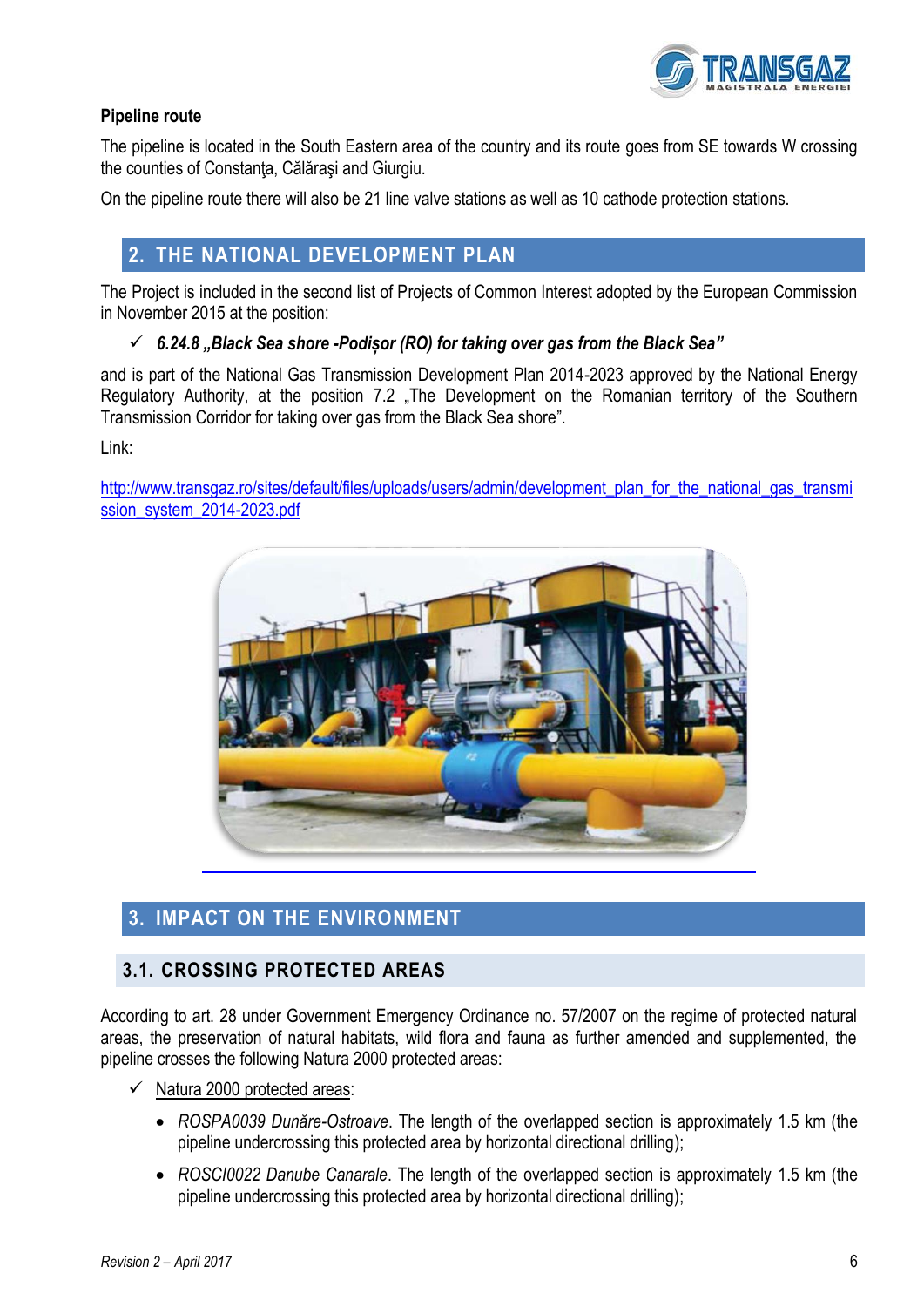

- *ROSPA0012 Borcea Branch.* The length of the overlapped section is approximately 3 km (in this area the pipeline will partially undercrosss the protected area by horizontal directional drilling);
- *ROSCI0319 Fetești Swamp.* The length of the overlapped section is approximately 3 km (in this area the pipeline will partially undercrosss the protected area by horizontal directional drilling);
- *ROSPA0105 Mostiștea Valley.* The length of the overlapped section is approximately 1.13 km;
- *ROSCI0131 Oltenița-Mostiștea-Chiciu.* The length of the overlapped section is approximately 1.24 km;
- *ROSCI0043 Comana.* The length of the overlapped section is approximately 8.5 km;
- *ROSPA0022 Comana*. The length of the overlapped section is approximately 6.8 km.
- $\checkmark$  Protected areas of national interest:
	- *The Natural Park Comana*. The length of the overlapped section is approximately 6.8 km.
- $\checkmark$  Protected areas of international interest wetlands of international importance (RAMSAR sites) proposed to be assigned:
	- *Danube's Eyots-Bugeac-Iortmac*. The length of the overlapped section is approximately 1.5 km (the pipeline undercrossing this protected area by horizontal directional drilling);
	- *Borcea Branch.* The length of the overlapped section is approximately 8.5 km (in this area the pipeline will partially undercrosss the protected area by horizontal directional drilling);
	- *Comana*. The length of the overlapped section is approximately 6.8 km.

At the same time the pipeline passes *near* the following natural protected areas:

 $\checkmark$  Natura 2000 protected areas:

- *ROSCI0353 Deleni Cave* the pipeline passes at a distance of approximately 0.09 km of the site of community importance. ROSCI0353 overlaps in this area the RAMSAR site proposed to be assigned Danube's Eyots-Bugeac-Iortmac;
- *ROSCI0343 The forests of the Sylvosteppe of Mostiștea* the pipeline passes at a distance of approximately 0.045 km from the site of community importance (point of maximum proximity);
- *ROSCI0138 Bolintin Forest* the pipeline passes at a distance of approximately 0.003 km of the site of community importance.

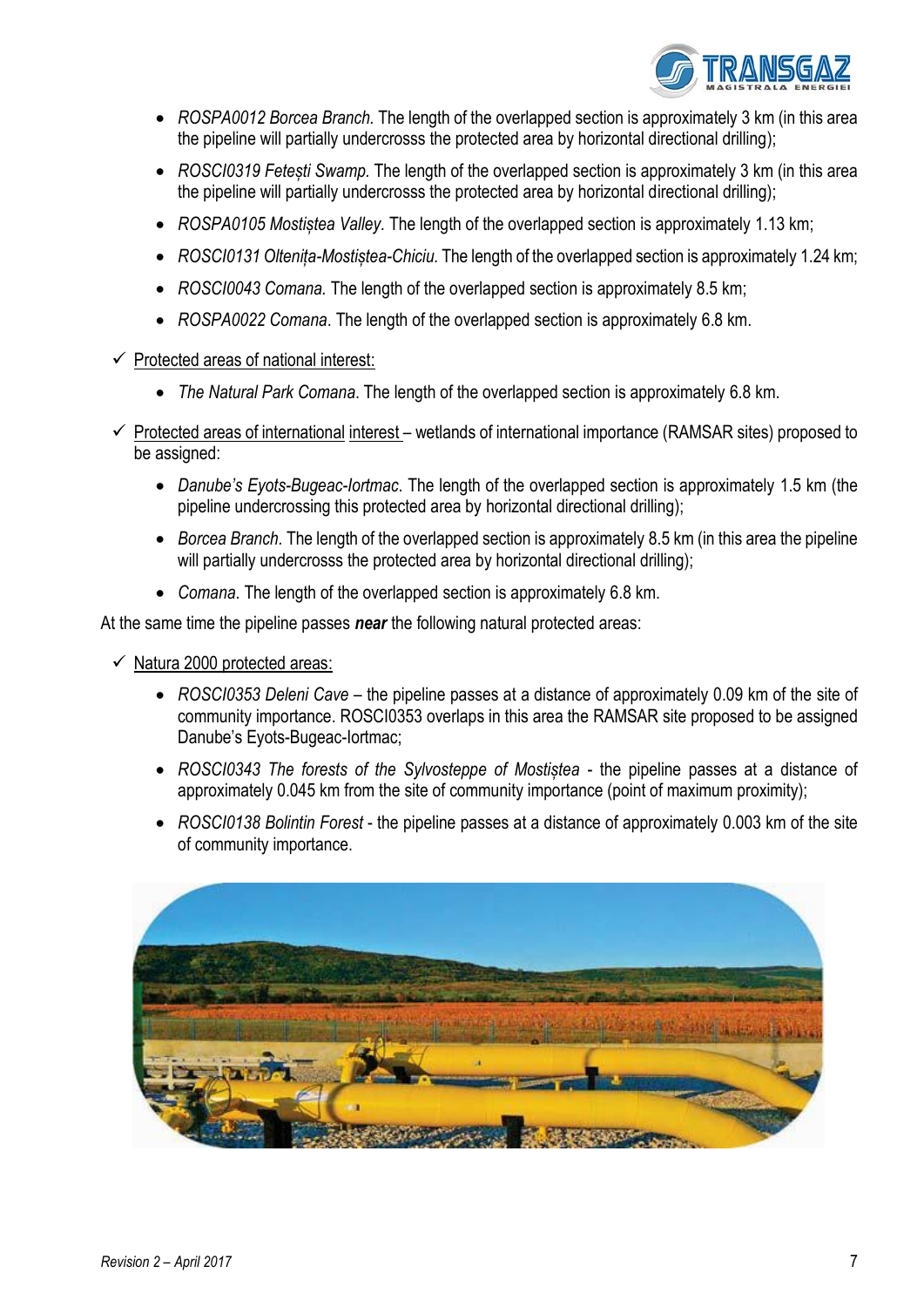

## <span id="page-7-0"></span>**3.2. ALTERNATE ROUTES**

Within the pre-feasibility study the following alternate routes were considered:

#### *Option 1 (endorsed)***:**

The location of the gas transmission pipeline on the route Black Sea Shore - Vlaşin - TN Podişor.

#### *Option 2***:**

The location of the gas transmission pipeline on the route Black Sea Shore – Izvoarele –TN Podişor.

In view of the optimization and selection of the final route the following aspects were taken into account:

- minimum impact on agricultural lands;
- avoidance of landslide areas;
- necessity of minimum land improvement as compared to other possible alternatives;
- technical, economical and construction related considerations, and the possibilities to monitor the pipeline during operation;
- minimum impact on the environment (and on all environmental aspects):
- assurance of conditions for mechanical digging and construction-mounting works;
- safety of operation;
- observance of safety distances to nearby objectives;
- minimum social impact.

### <span id="page-7-1"></span>**3.3. CHARACTERISTICS OF POTENTIAL PROJECT IMPACT**

#### **Impact on population and human health**

The impact on population and human health is insignificant because the construction-mounting works will be mainly performed outside town limits.

Due to the fact that the works execution team will observe the labour health and safety security, the possibility of technical or human accidents is reduced to minimum.

The potential impact on population and on human health may be caused by the following factors:

- Loss of income source following the permanent occupation of the land (direct, long term, permanent negative impact);
- Loss of income source following the temporary occupation of the land (direct, medium term, temporary, negative impact);
- Possible deterioration of local roads because of the construction site traffic (direct, short term, temporary, negative impact);
- Noise and vibrations caused by the construction site traffic (direct, short term, temporary, negative impact);
- Use of local work force (direct impact, during the construction works, temporary, positive).

#### **Impact on fauna and flora**

The potential impact on fauna is caused by the presence of devices and labour force in the working area and by the construction-mounting works. The following factors may have an impact:

- Sound pollution in the working area (direct, short term, temporary, negative impact);
- Disruption of access to feeding and drinking areas (direct, short term, temporary, negative impact).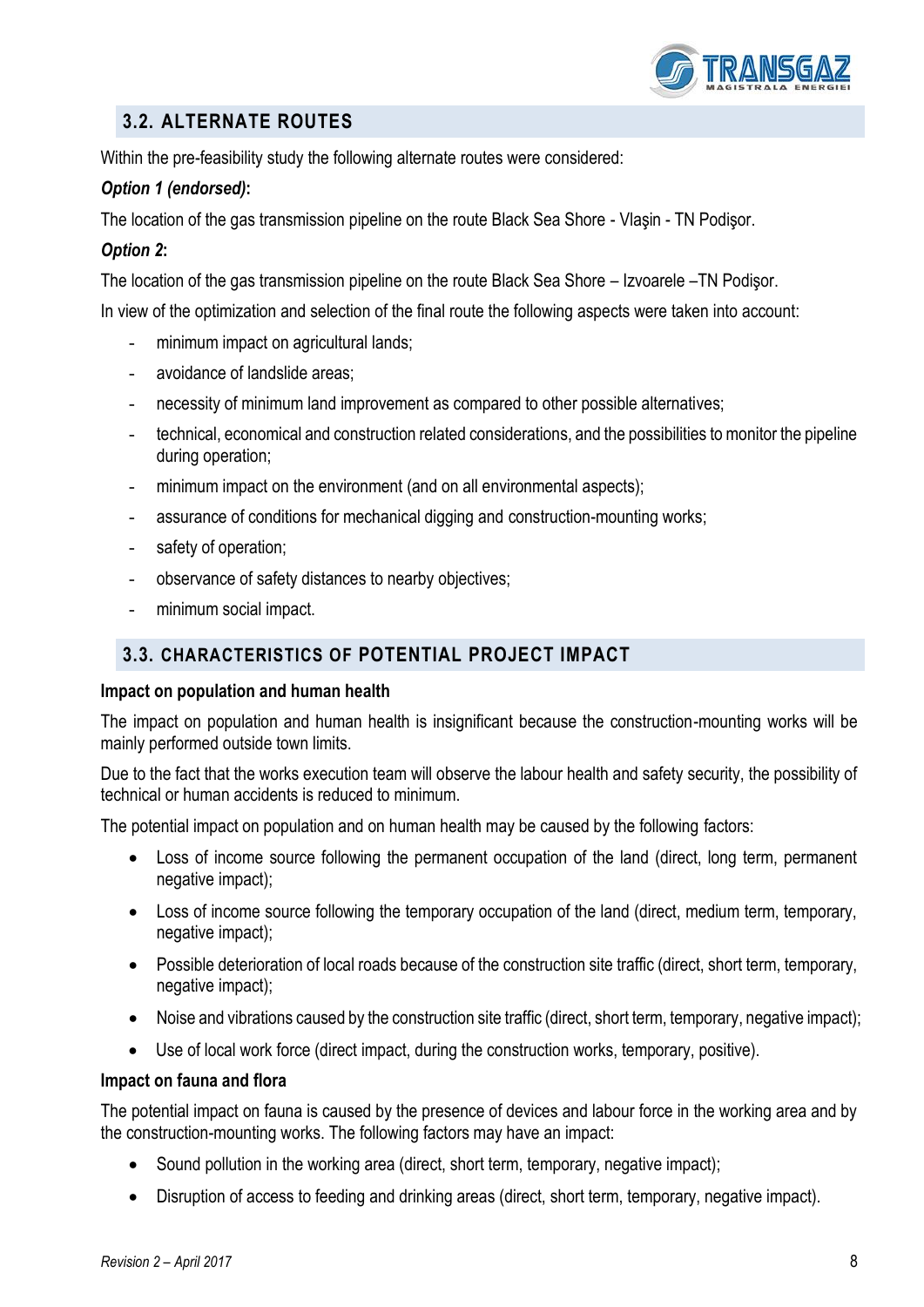

The impact on flora is caused by:

- Loss of habitat because of the permanent occupation of land (direct, long term, permanent negative impact);
- Loss of habitat because of the temporary occupation of land (direct, medium term, temporary, negative impact);
- Preparation of land surface for the construction-mounting works, where the topsoil needs to be removed before the digging and pipe laying works.

#### **Impact on soil and on land use**

The technical design provides for the separate removal of the topsoil on the working strip of the pipeline, so that after the completion of the works the land to be restored to its initial state.

The potential impact on the soil may be generated by the following factors:

- Soil pollution because of the inadequate waste disposal, because of pipeline cleaning that leaves dust and metal oxides on the soil, and because of fuel and lubricant leakage during the operation and maintenance of the devices (direct, short term, temporary, negative impact);
- Alteration of soil structure that may lead to lower soil fertility because of the digging works needed for pipeline laying (direct, short term, temporary, negative impact).

Works will be performed with observance of the project execution stages, of the technological discipline during the construction-mounting works, of adequate waste storage and land reinstatement as specified in FEED. Impact on soil will thus be reduced.

The impact on land use may be caused by the following factors:

- permanent land removal from the Agricultural Land Reserve for arrangement of aboveground facilities (direct, long term, permanent, negative impact);
- temporary land removal from the Agricultural Land Reserve / Forestry Land Reserve for the entire route of the pipeline, in the working strip and in the site management areas (direct, medium term, temporary, negative impact).



#### **Impact on water quality and quantity regime**

The impact on some water bodies is caused by the undercrossing works.

Water undercrossing works will be carried out as follows:

• Pipeline lowered in to the open ditch;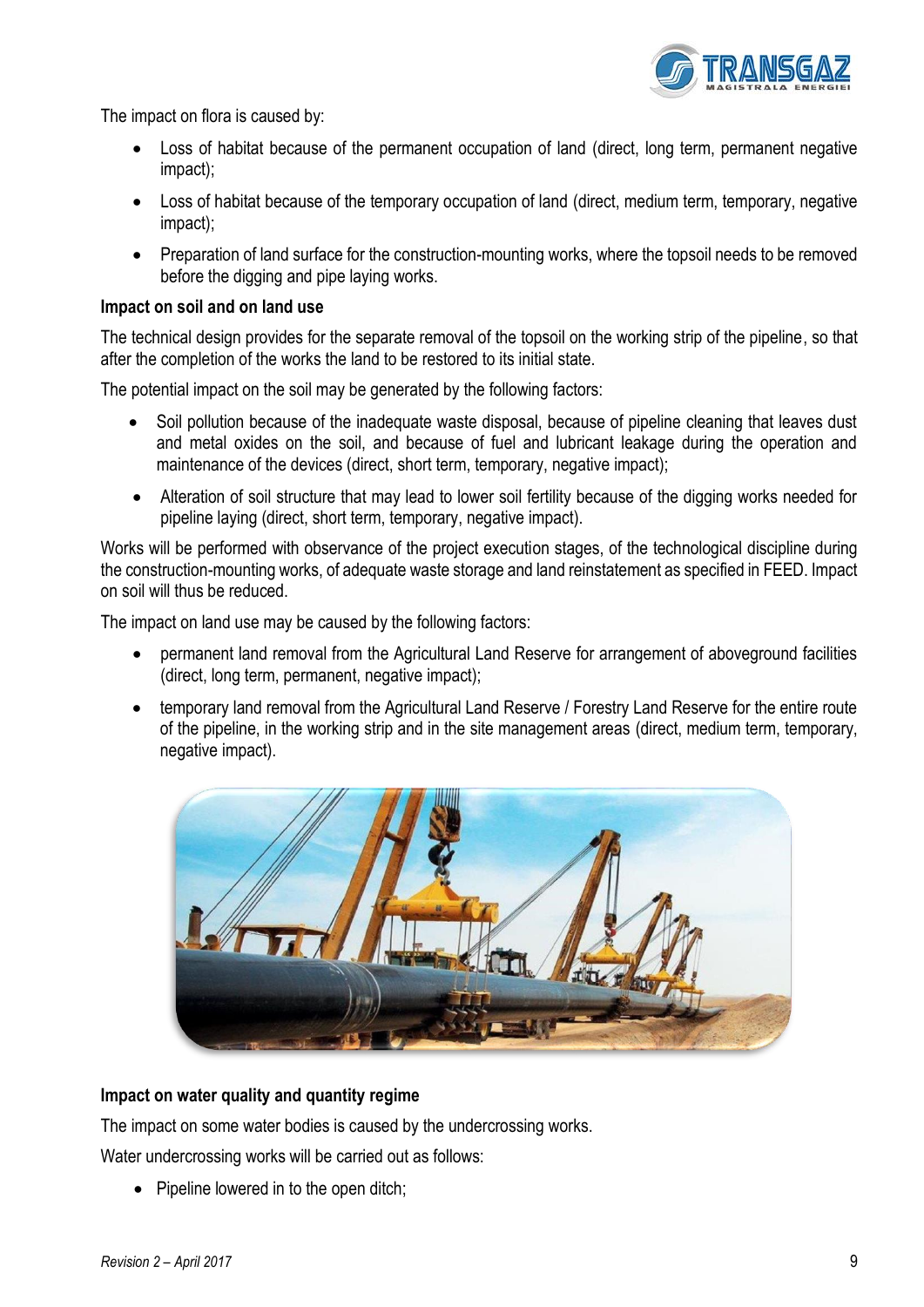

• by horizontal directional drilling.

The potential impact on water quality and quantity regime may be caused by the following factors:

- increased water turbidity because of the ditches executed to lay the pipeline (direct, short term, temporary, negative impact);
- bentonite contamination in case of drill string failure (direct, short term, temporary, negative impact);
- accidental spilling of fuels and lubricants from the undercrossing works devices (direct, short term, temporary, negative impact).

The execution works are supposed not to affect water quality in the working area, and the physical-chemical, biological and bacteriological quality parameters are supposed to remain within admissible limits.

As one may notice, the impact on surface waters is temporary during Project execution stage, and when works are completed shores will be rehabilitated.

#### **Impact on air quality and on climate**

During pipeline mounting works the air pollution sources are represented by the engines of vehicles and machines, as well as the welding works for pipeline sections and paint coating protection works for fittings.

Under these circumstances the potential impact on air and climate is caused by the following factors:

- pollutants caused by burning emissions (exhaust gas) from engines (direct, short term, temporary, negative impact);
- emissions of volatile organic compounds caused by paint coating operations (direct, short term, temporary, negative impact).

Devices at working points will work intermittently and, as a result, engines emissions will be punctiform and instantaneous, which makes the impact on air insignificant.

Paint coated surfaces will also be reduced

#### **Impact of noise and vibrations**

The sources of noise and vibrations are represented by the equipment needed to dig and cover the ditch, needed to transport and handle the pipeline, to transport staff during works execution and to operate the gas compressor stations after commissioning.

Since the devices and equipment used must be homologated, the noise and vibrations are considered to be within admissible limits and the impact is considered to be insignificant, namely within the admissible limits.

In order to comply with the maximum noise level for inhabited areas, as set by Order 119/2014 on the approval of the public hygiene and public health regarding the population's way of life, namely 55/40 dB day/night, the Project's design will provide for adequate measures.

#### **Impact on landscape and scenery**

The impact on landscape is caused by the following factors:

- change of use of land during the pipeline mounting works (direct, medium term, temporary, negative impact);
- deforestation of forest areas on the working strip (direct, long term, negative impact for the entire period pipeline is in operation);
- the aboveground facilities of the gas transmission system (direct, long term, permanent, negative impact).

At the end of the pipeline construction-mounting works land will be reinstated to its initial use, the deforested area will be reforested, save for the 6m area to the left and to the right of the pipeline generatrix where no trees, bushes, neither vineyards may be planted.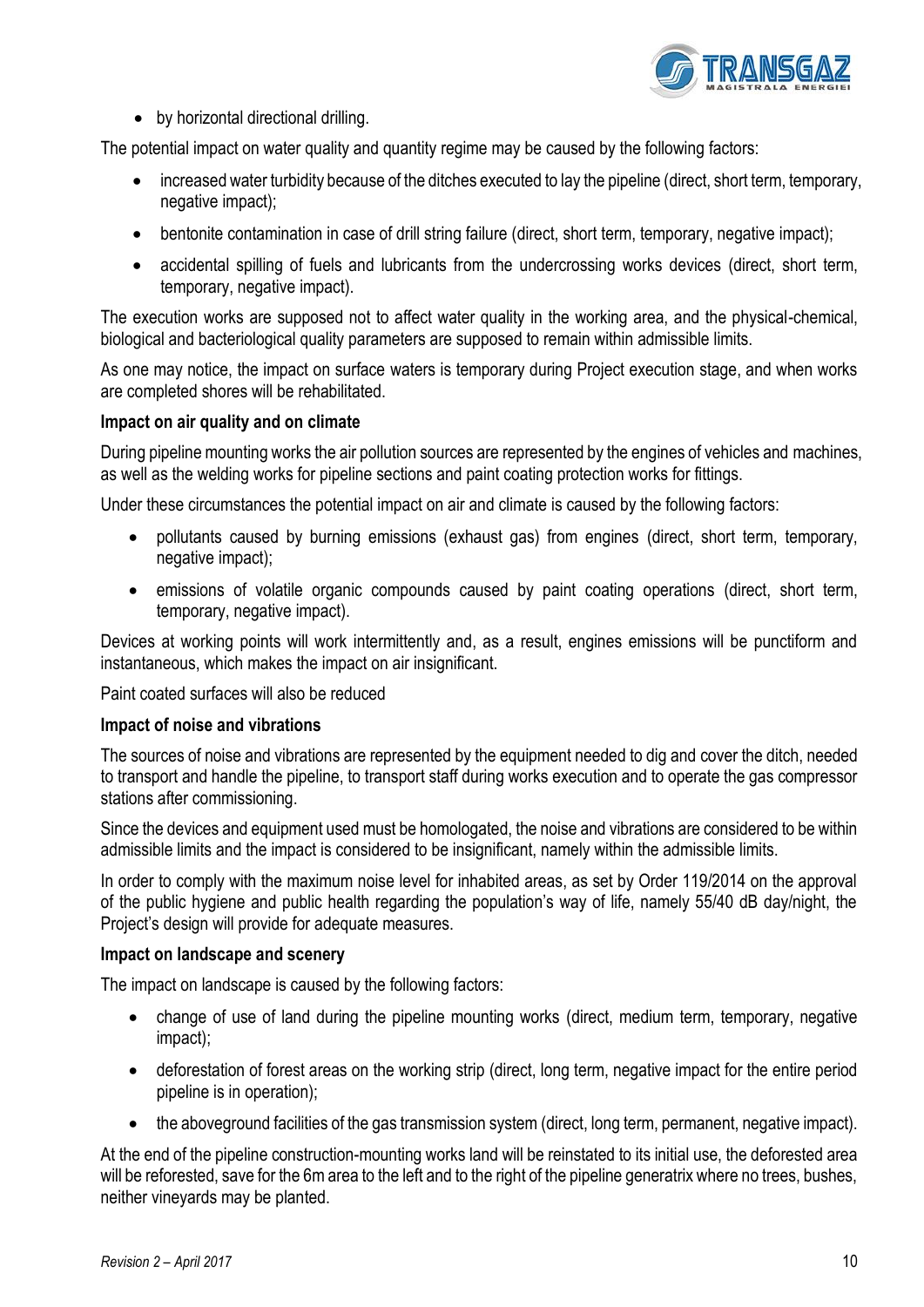

#### **Impact on the interaction between environment components**

Taking into account all the activities necessary to carry out the project we believe there is no impact on the interaction of such components.

#### **Cross-border impact**

There was no environmental cross-border impact identified.

#### <span id="page-10-0"></span>**3.4. MEASURES TO AVOID AND REDUCE THE SIGNIFICANT IMPACT ON THE ENVIRONMENT**

#### **Measures to reduce the impact on population and on human health**

Taking into account the potential impact on population and on human health, we propose the following measures to reduce the impact:

- compensation of affected land owners in line with the laws in force;
- rehabilitation of infrastructure affected by heavy traffic;
- reduction, to the minimum necessary, of running time for devices;
- reduction of speed for moving the devices on access roads to the working space in order to diminish dust emissions during draught times.

#### **Measures to reduce the impact on fauna and flora**

Considering the impact on flora and flora, we propose the following measures to reduce the impact:

- avoid placing aboveground facilities in protected areas;
- placing of above ground facilities as much as possible in areas that have lost their ecological functions;
- assurance of legal limits for noise emissions of devices and correct maintenance thereof;
- observance of technical norms on design and execution of gas transmission pipelines with regards to the preparation of the land surface for the construction-mounting works;
- trees will be cut down in forest areas by directing the fall of the trees along the working strip to avoid damages to the trees in the neighbouring area;
- deforestation will be performed with observance of the exploitation technical norms and the surface will be cleaned of branches and vegetable waste;
- the exploitation technology will be the technology that causes minimal damage to soil and vegetation in the neighbouring area of the deforested perimeter;
- save for the surfaces of land that have permanently changed their initial use, the surfaces of land that are temporary affected will be brought back to their initial state when works are completed.

#### **Measures to diminish the impact on soil and on land use**

During the execution stage control is recommended by execution phases, and adequate storage of topsoil is recommended in order to reinstate land quality by ploughing, braking and fertilizing operations.

In order to avoid soil pollution the following measures will be taken:

- there will be no dumping, no burning, no storage on soil and no burying of garbage or other type of waste (used tires, oil filters, cloths, paint recipients, etc.);
- waste will be stored separately, by categories (paper, metal, plastic and glass, polyethylene packing, metals, etc.) in specially designed recipients or containers;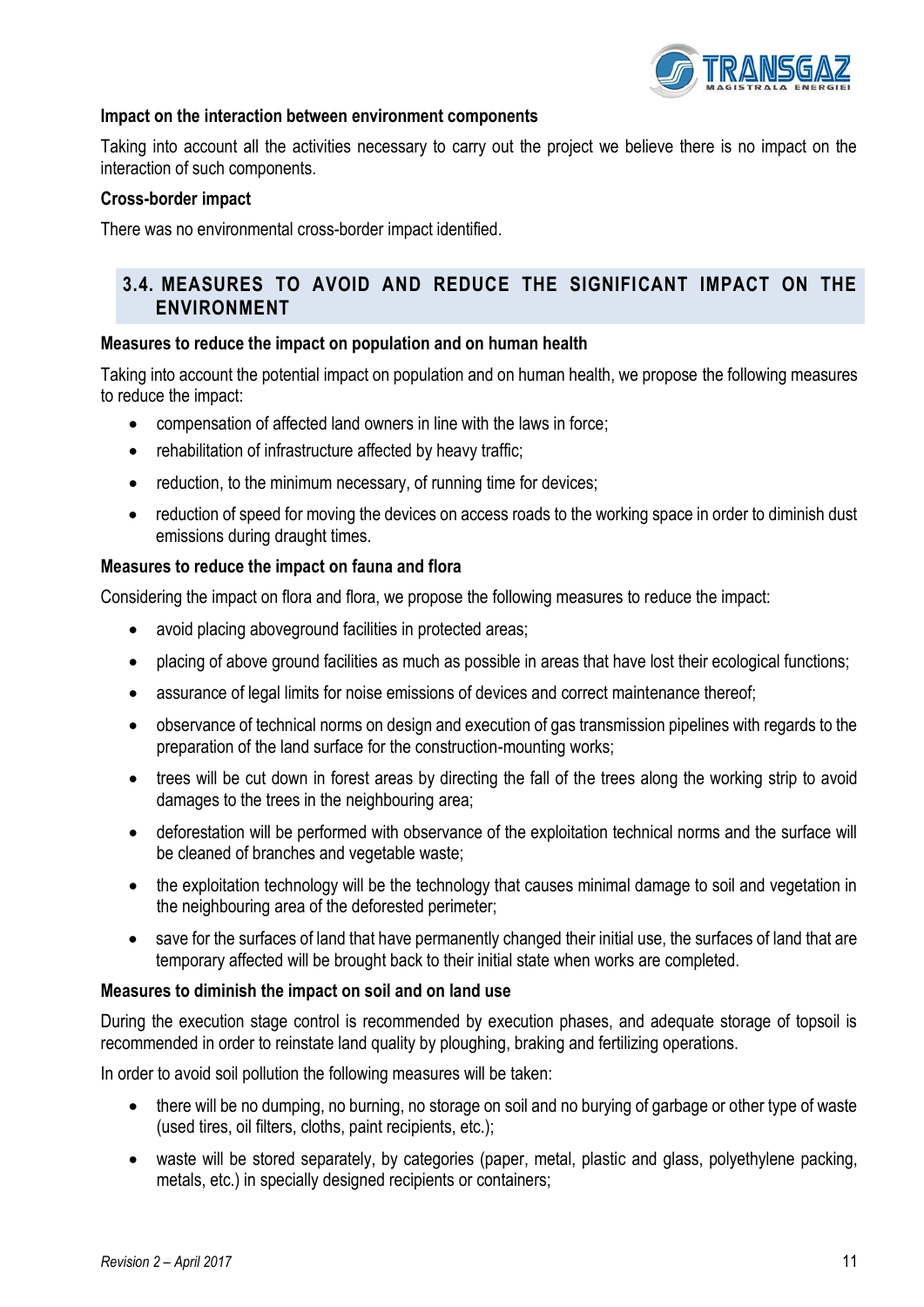

- any spilling of used oils or fuels is forbidden;
- only pre-set access ways and parking areas will be used for devices;
- any storage of tubing outside the working strip is forbidden.

During the pipeline execution works the following works are envisaged for soil/subsoil protection:

- digging operations for pipeline mounting will be executed in correlation with the general flow of the pipeline mounting works so as to reduce the time when ditch is kept open and to avoid caving, water filling, infiltrations in lower layers, landslides;
- topsoil will be stored to be later used for soil reinstatement when works are completed;
- after pipeline is laid, ditch is to be filled and adequately compacted so as to avoid rain water infiltrations through the sandy ground of the pipeline ditch.

In case of permanent and temporary removal from the Agricultural Land Reserve / Forestry Land Reserve the following measures are proposed to reduce the impact:

- sizing of the works to the minimum necessary surface;
- strict delineation of the working strip.



#### **Measures to diminish the impact on water quality and quantity regime**

For safe exploitation of the pipeline under-crossings, geotechnical and hydrological studies have been performed to determine the maximum levels for the calculation and control of water bodies and of general scouring.

Storage of materials, of waste, and stationing of devices in the river beds are forbidden.

After the execution of the works the affected shores will be reinstated to their initial state.

During works execution the constructor and the beneficiary are bound to assure free flow of water.

Taking into account the potential specific impact on water quality and quantity regime the following measures are proposed to reduce the impact:

- in case of increased water turbidity, temporary shutdown of water supply is recommended, or a longer decanting time if there are upstream water supply sources;
- the use of viable materials for water crossings by horizontal drilling so as to avoid bentonite leaks;
- proper maintenance of devices used for undercrossing works.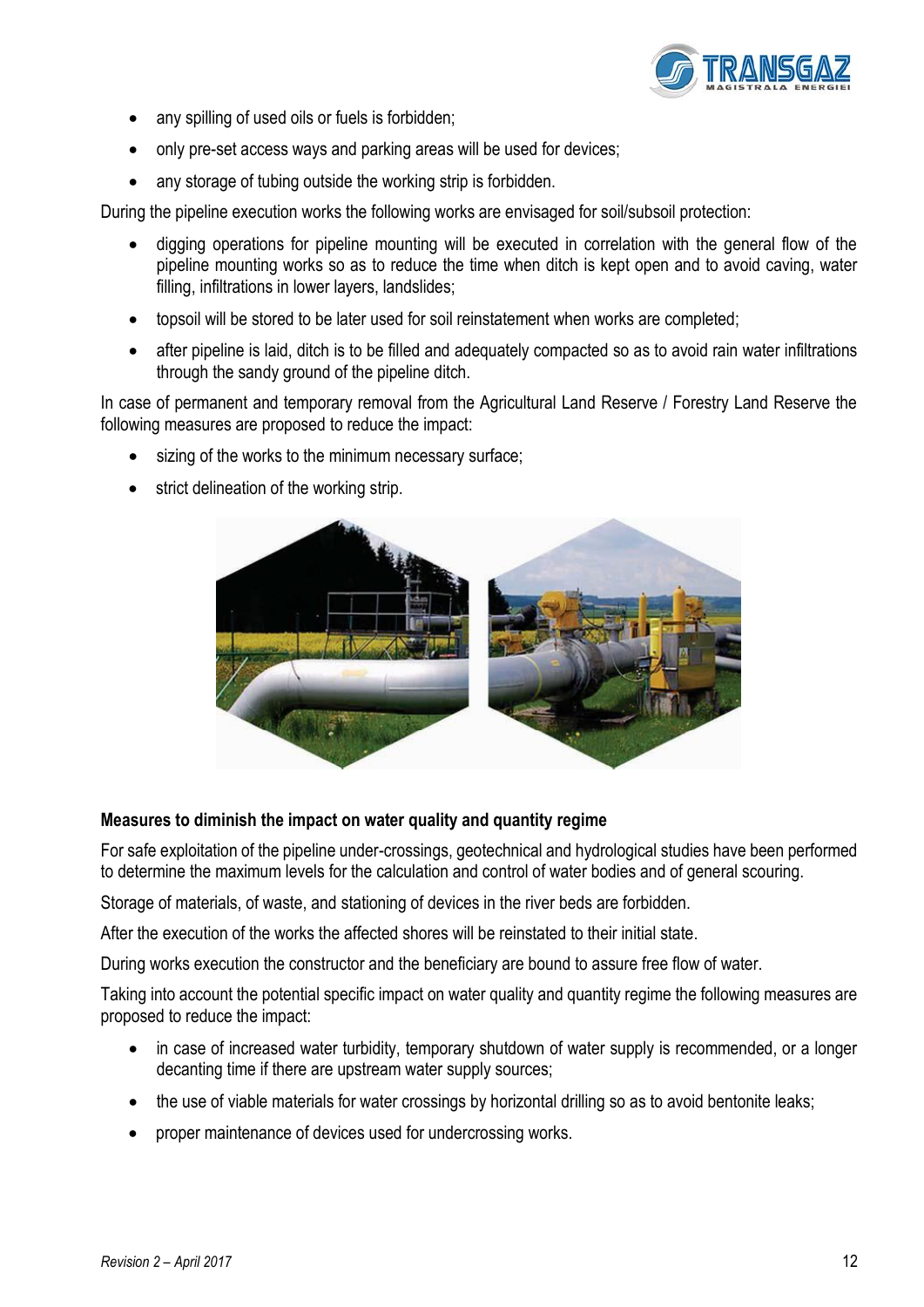

#### **Measures to reduce the impact on air and climate quality**

During the construction-mounting works the impact on air is represented by the flue gas from engines and devices, by insignificant emissions of volatile organic compounds from valves and fittings painting jobs.

In order to reduce flue gas emissions devices and/or vehicles will be stopped during the breaks.

To reduce the impact on the air we propose rigorous checking of vehicles engines and devices used for project works.

#### **Measures to reduce the impact of noise and vibrations**

The undertakers have the following obligations:

- to assure the adequate quality of their own quality system designed and created by own staff, with certified technical staff;
- to use the products and equipment specified in the project for works execution;
- to observe the execution details as specified in the project.

Construction control and quality are performed by investors through their site supervisors or through expert consultants.

For observance of the maximum noise level at inhabited dwellings, as set by Order no.119/2014 on the approval of the public hygiene and public health regarding the population's way of life, namely 55/40 dB day/night, the Project's design will provide for adequate measures.

#### **Measures to reduce the impact on landscape and visual environment**

Considering the potential impact on landscape and visual environment the proposed measure to reduce the impact is the restoration of the temporary occupied land to its initial state upon the completion of the works related to the Project.

## <span id="page-12-0"></span>**4. PROJECT PRELIMINARY SCHEDULE**

| Development and implementation stages                         | <b>Period</b> |
|---------------------------------------------------------------|---------------|
| Prefeasibility study                                          | Complete      |
| Feasibility study                                             | Complete      |
| Environmental Impact assessment                               | $2016 - 2017$ |
| FEED and permitting documentation for the construction permit | $2016 - 2017$ |
| Construction of pipeline                                      | $2018 - 2020$ |
| Technological probes and commissioning                        | 2020          |
| Start of operation                                            | 2020          |

<span id="page-12-1"></span>*Note: The schedule is only indicative, the actual implementation depends upon the development of the Black Sea offshore blocks.* 

## **5. SUMMARY ON PROJECT STATUS**

The feasibility study was completed. Within such study the pipeline route was selected and the following specialty studies were prepared: topographical studies, geotechnical studies and hydrological studies.

The activity related to the identification of land owners affected by the Project execution works is ongoing, and so is the procedure for the permitting of the construction works, namely the granting of the Town Planning Certificates.